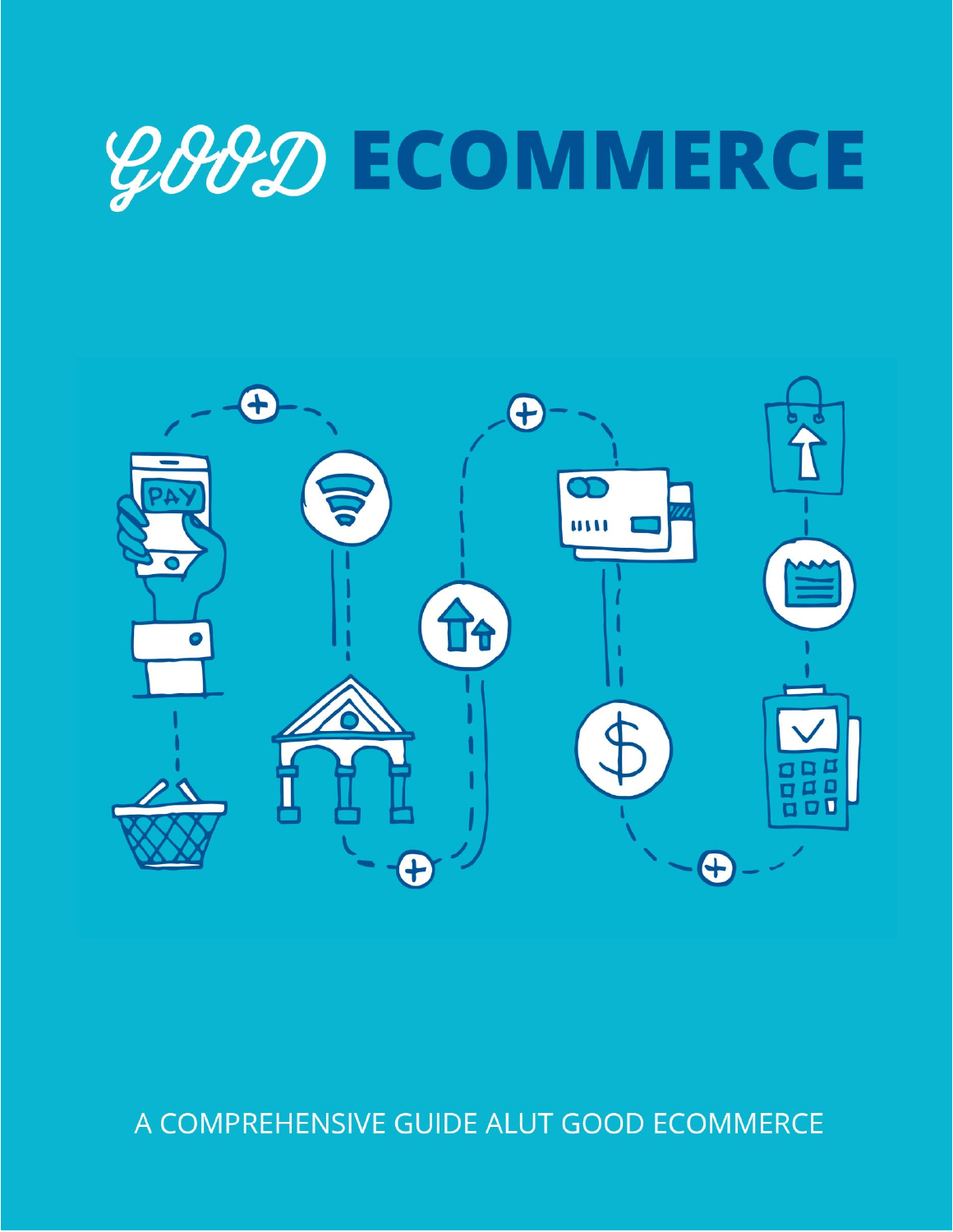### **Disclaimer**

This e-book has been written for information purposes only. Every effort has been made to make this ebook as complete and accurate as possible.

However, there may be mistakes in typography or content. Also, this ebook provides information only up to the publishing date. Therefore, this ebook should be used as a guide - not as the ultimate source. The purpose of this ebook is to educate. The author and the publisher does not warrant that the information contained in this e-book is fully complete

and shall not be responsible for any errors or omissions.

The author and publisher shall have neither liability nor responsibility to any person or entity with respect to any loss or damage caused or alleged to be caused directly or indirectly by this ebook.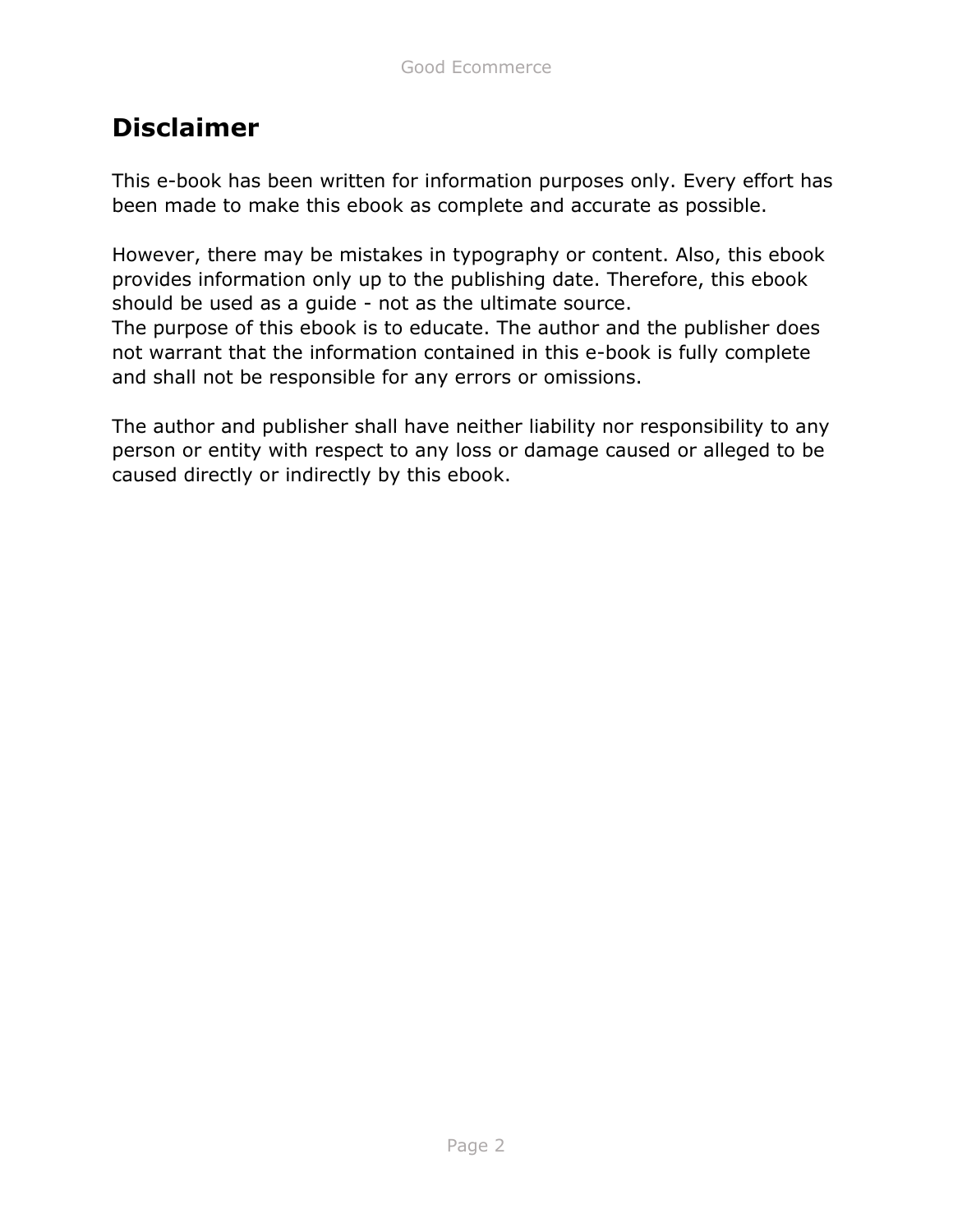## **Table of Content**

| Chapter 2: Ecommerce - The Positive Negative  8             |
|-------------------------------------------------------------|
|                                                             |
|                                                             |
|                                                             |
| Chapter 6: Fraud Protection And E-commerce  17              |
| Chapter 7: Improve Conversion Rates - Effective Content  18 |
| Chapter 8: Managing An Ecommerce Business 20                |
| Chapter 9: Shopping Carts And Online Stores 22              |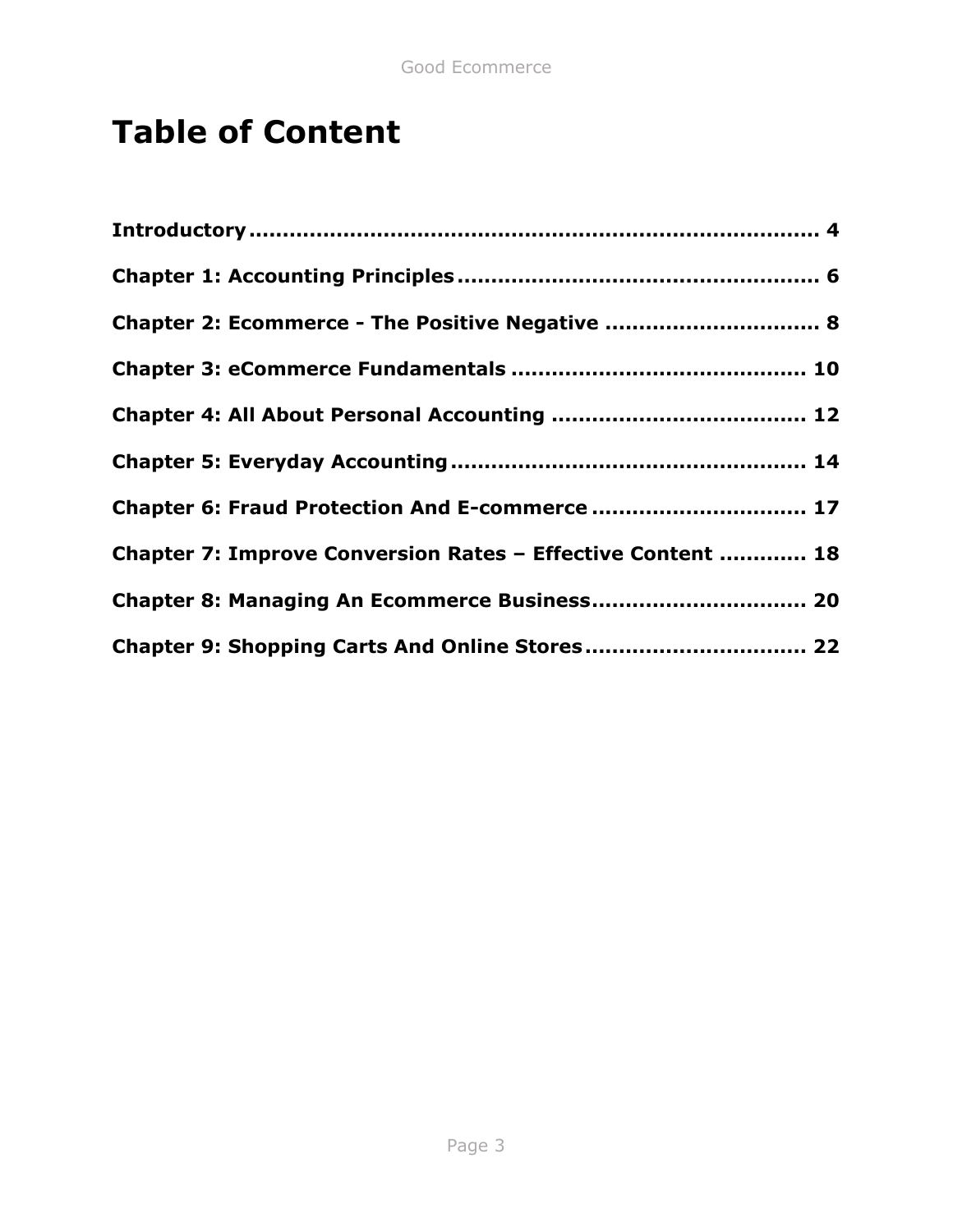## **Introductory**

**"It is time for us to stand and cheer for the doer, the achiever, the one who recognizes the challenge and does something about it." - Vince Lombardi.**

How does ecommerce differ from entrepreneurialism? Well, the former is dependent on the latter. What this means is that for every ecommerce business there is an entrepreneur that had to balance risk and reward and determine to move forward with a business plan, proposal and ecommerce site.

Entrepreneurialism is bolstered by the ability to develop a business that can reach around the world and back.

Entrepreneurialism is the mindset and soul of a business; ecommerce is how an entrepreneur can realize a very personal dream.

Entrepreneurialism is a patchwork quilt of ideas that seeks out likeminded consumers through ecommerce.

These two roles are uniquely different, but also distinctly compatible in the development of an online business. In all phases of development, the entrepreneur should express positive emotion as the very thing only dreamed about comes closer to becoming a reality.

There are many wannabe entrepreneurs who have dreams, but they gather dust in the back of minds because of fear, poor choices or other limitations that make it difficult for these individuals to consider developing their own business.

Did you know that President Abraham Lincoln, one of the most revered Presidents in history, had a track record that indicated he was less than an ideal candidate for success? He had little formal education coupled with personal, political and business loss. He often seemed to side with the minority political opinion and he even went through bankruptcy.

Yet it was this President that brought about the end of slavery in America. It was his belief in justice and freedom that caused him to rebound from failure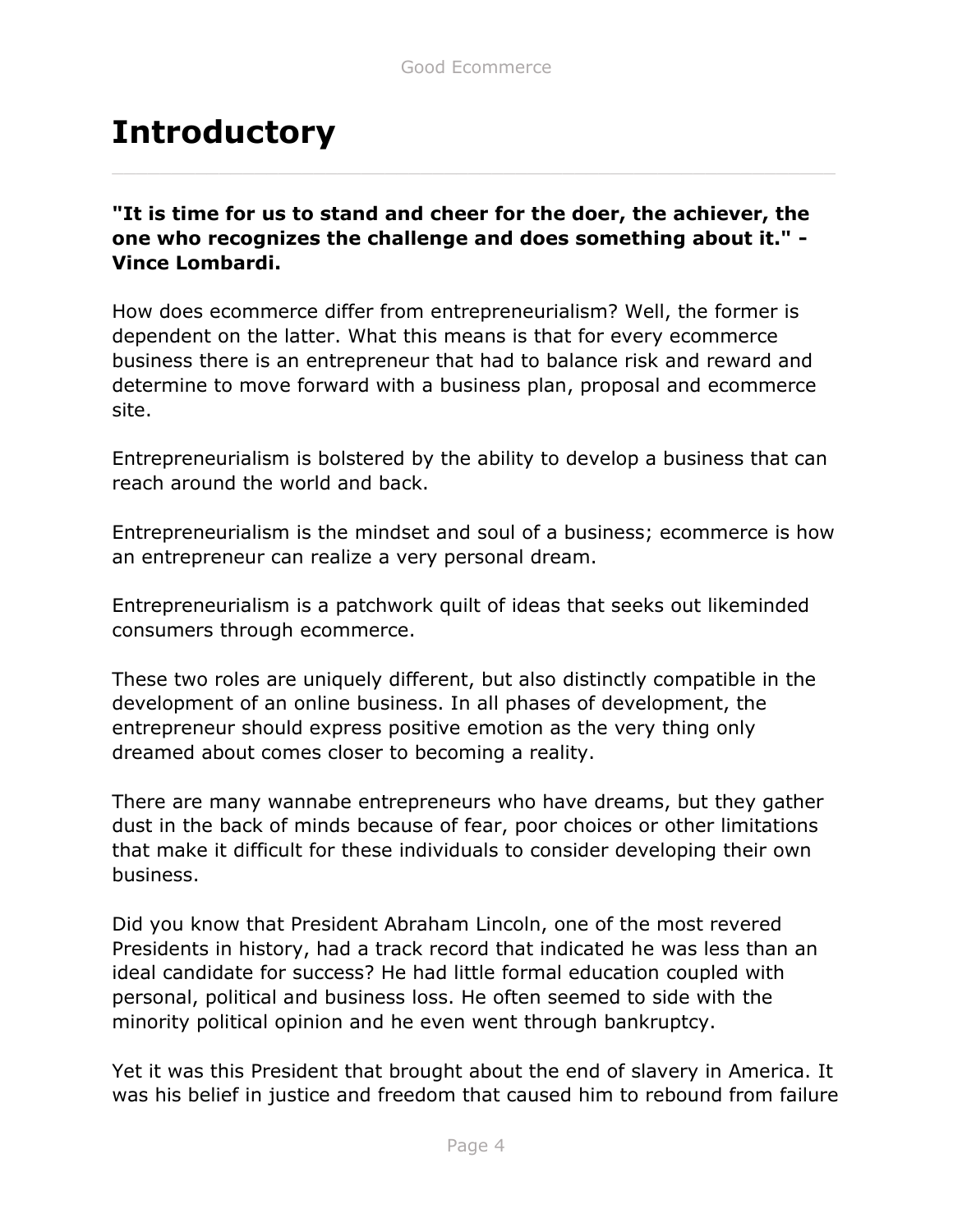after failure. He learned what he could from the mistakes and discouragements he encountered. In the end he prevailed in the radical alteration in how America treated its citizens.

You may have tried using your entrepreneurial ambitions in an ecommerce setting and failed. In that knowledge you may be gun shy about giving ecommerce a second try.

If there is anything to learn from the life of President Lincoln it is that no matter how difficult things get it does not have to signal the end of a dream. Difficult circumstances can simply be the mechanism needed to come at the problem from a new perspective of perseverance.

"Many of life's failures are people who did not realize how close they were to success when they gave up." - Thomas Edison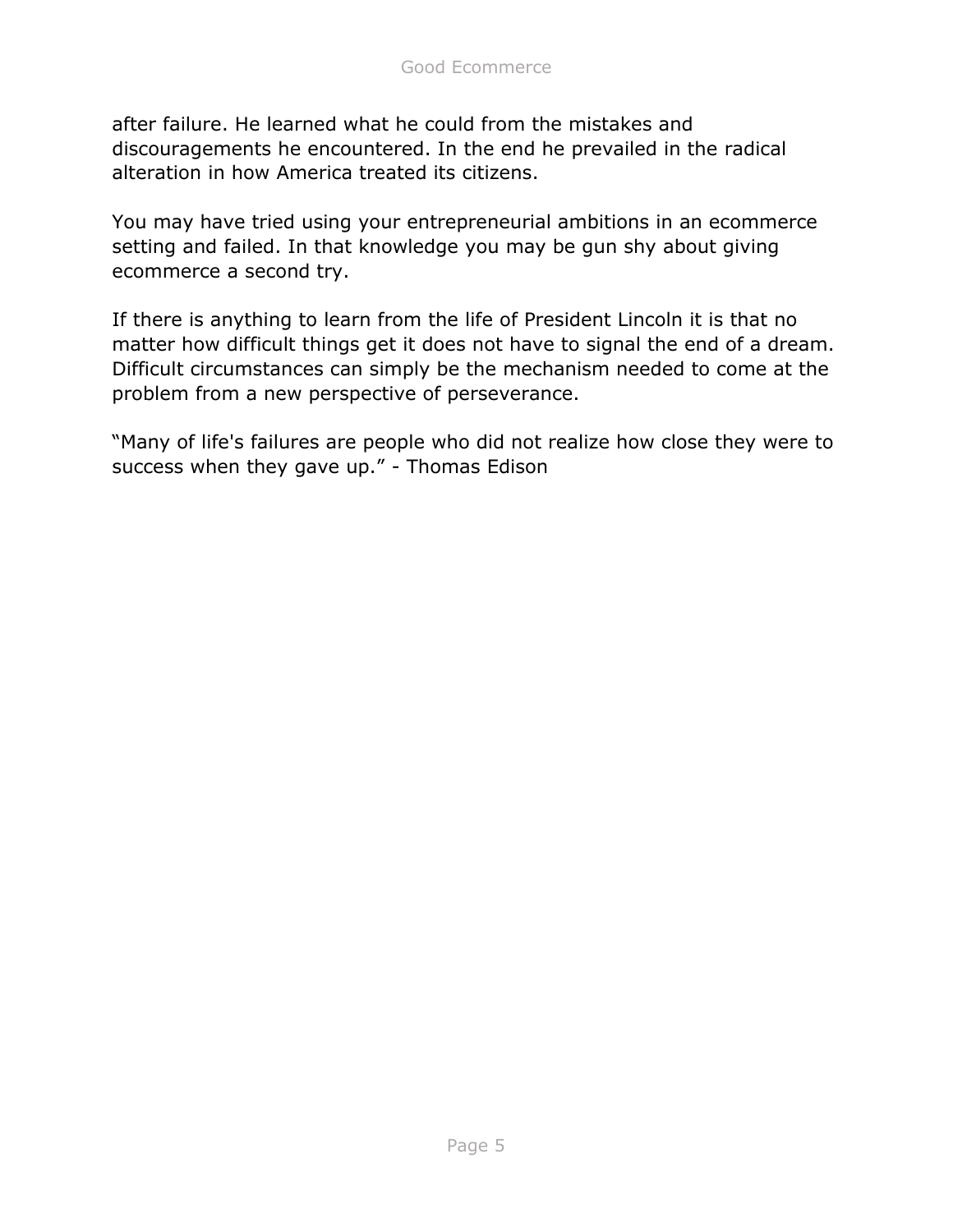## **Chapter 1: Accounting Principles**

#### **Ecommerce was seen as a passing fad or gimmick when the pioneers of the process began.**

Certainly, being tied to a computer screen to make a purchase you would need to wait for wouldn't hold the interest of consumers. Yet inroads were made and sales were conducted.

One of the prevailing difficulties associated with early online transactions was the safety of personal financial information. As hackers gained access to non-encrypted data it was a rallying point for many ecommerce businesses. There had to be a better way to do online business.

#### **The Debut of Encryption**

Webopedia describes encryption this way, "The translation of data into a secret code. Encryption is the most effective way to achieve data security. To read an encrypted file, you must have access to a secret key or password that enables you to decrypt it."

The keys to ecommerce were given back to online business when transactions became encrypted. The privacy of customer data allowed ecommerce to become a viable option for consumers once more.

Suddenly the world of cottage industry and extensions of brick and mortar stores began to flourish and entrepreneurs began to willingly dip their toe into the cyber frontier.

This was a new way of doing business in the cutting edge of intangibles. No longer did business owners absolutely need a sales staff, no longer was an outgoing personality required for business startup, no longer did business mean a storefront.

#### **Business Without Borders**

The possibilities expanded as more and more businesses began to recognize their business could be presented in a global fashion.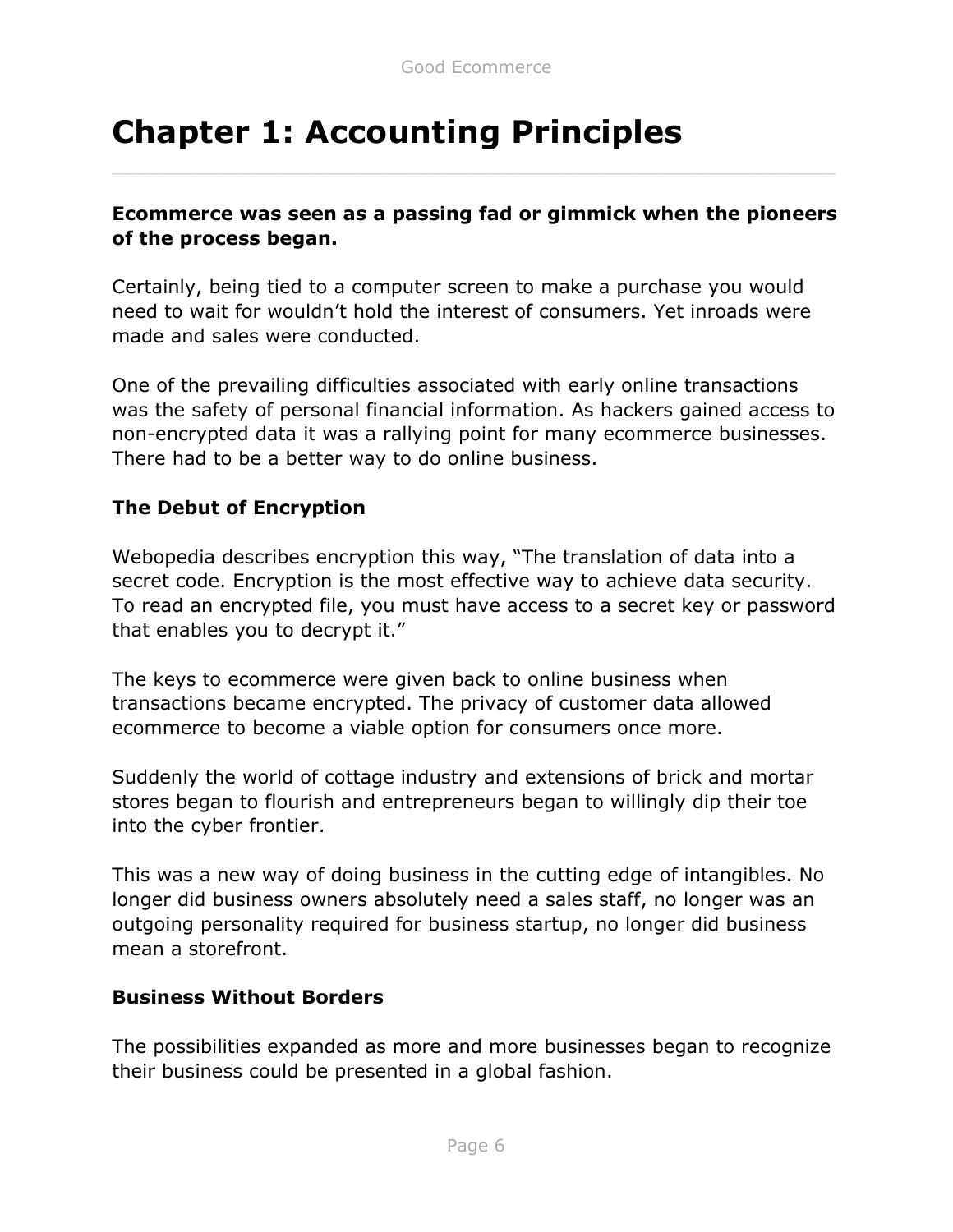Business had been so associated with a town, region or district, but online business could be conducted without barriers or distinctions.

Ecommerce allowed the 'every man' an opportunity to explore the world of business. What had been seen as elite and unattainable was suddenly an archaic notion. Ecommerce thrived on a 'no discrimination' policy.

Entrepreneurs of all ages, racial distinctions and economic levels began to find value in marketing to a worldwide clientele who cared more for the product than the arena of personal definition that often-made brick and mortar business more difficult.

#### **An Interesting Paradigm**

A phenomenon that has taken place in many ecommerce stores is the advent of a growing percentage of online sales while brick and mortar store sales are either static or in a slight decline. This seems to indicate a change in the purchasing decisions and shopping patterns of consumers.

Perhaps in the future we will see more product fulfillment centers and fewer brick and mortar storefronts as ecommerce continues to gain steam as a premier shopping alternative.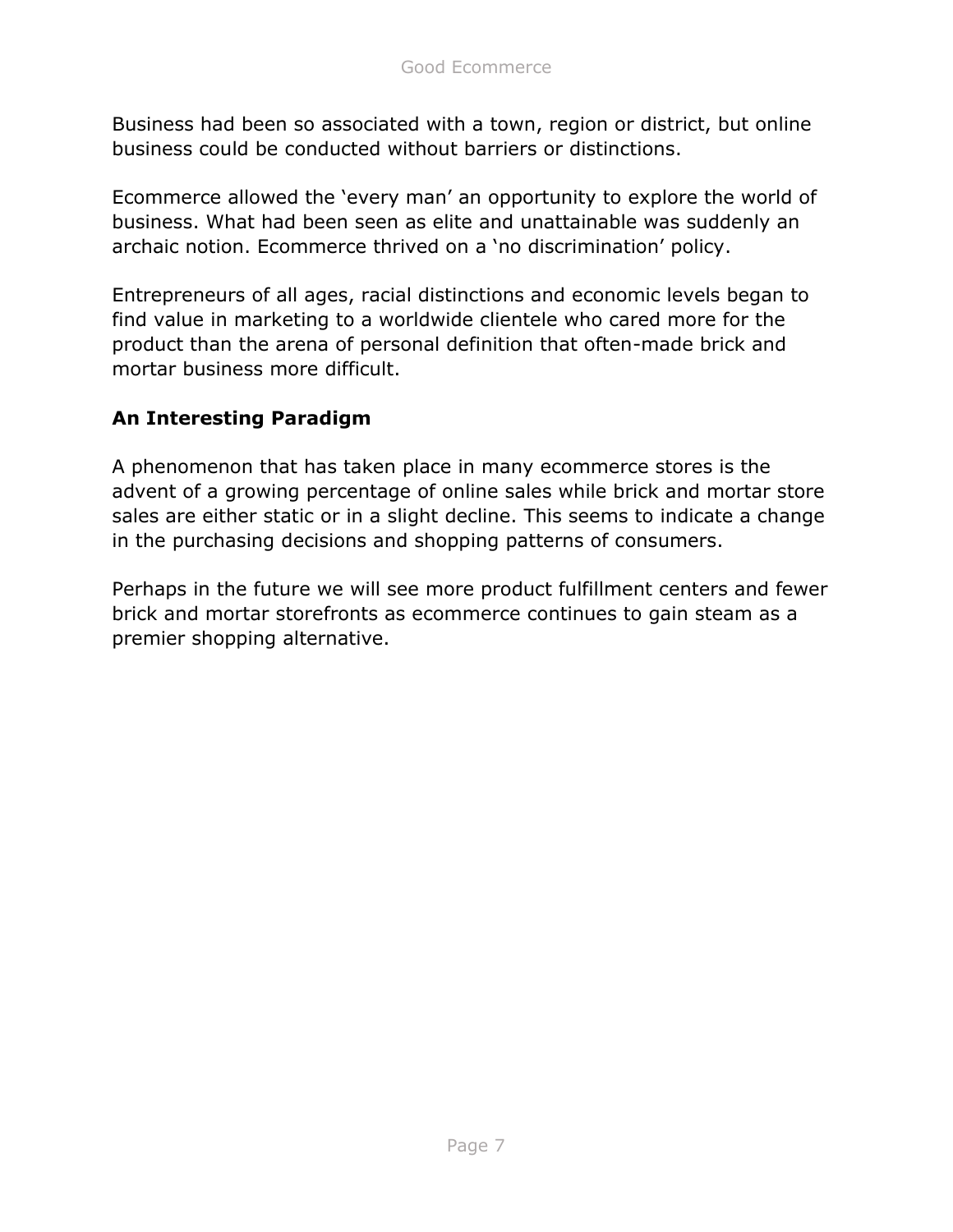## **Chapter 2: Ecommerce - The Positive Negative**

**Here are so many positives in opening an ecommerce business online. For instance, your business can be open 24 hours a day, seven days a week and it can be open on holidays even when you are personally enjoying the festivities.**

Ecommerce is typically much less expensive to start than a brick and mortar counterpart. In many ways it may seem like a no-brainer to rush headlong into an ecommerce store.

However, some of the negatives should also be considered. For instance, your website may be geared to a worldwide audience, but when you launch the site it is simply a little-known commodity on the edge of cyberspace. It's tough to have a grand opening online because it can take a while for consumers to find you.

So much rests on the rankings of site engines to help ecommerce stores get up and running.

One of the things that consumers like about ecommerce shopping is also one of the things that business owners find most challenging – no personal contact with buyer. Your automated ecommerce solution helps maximize productivity while minimizing direct interaction with customers.

Some sense of contact can be initiated through autoresponders that provide helpful tips and/or instructions to assist the buyer with their new purchase or in understanding your business a little bit better.

*Online businesses have discovered ways to present the possibility of consumer input…*

**1) Business Blog (Blog)** - This allows you to post personal items about the product, yourself and your ecommerce store. For certain customers this provides a personal touch they may still desire. It also allows you some level of personal interaction with consumers.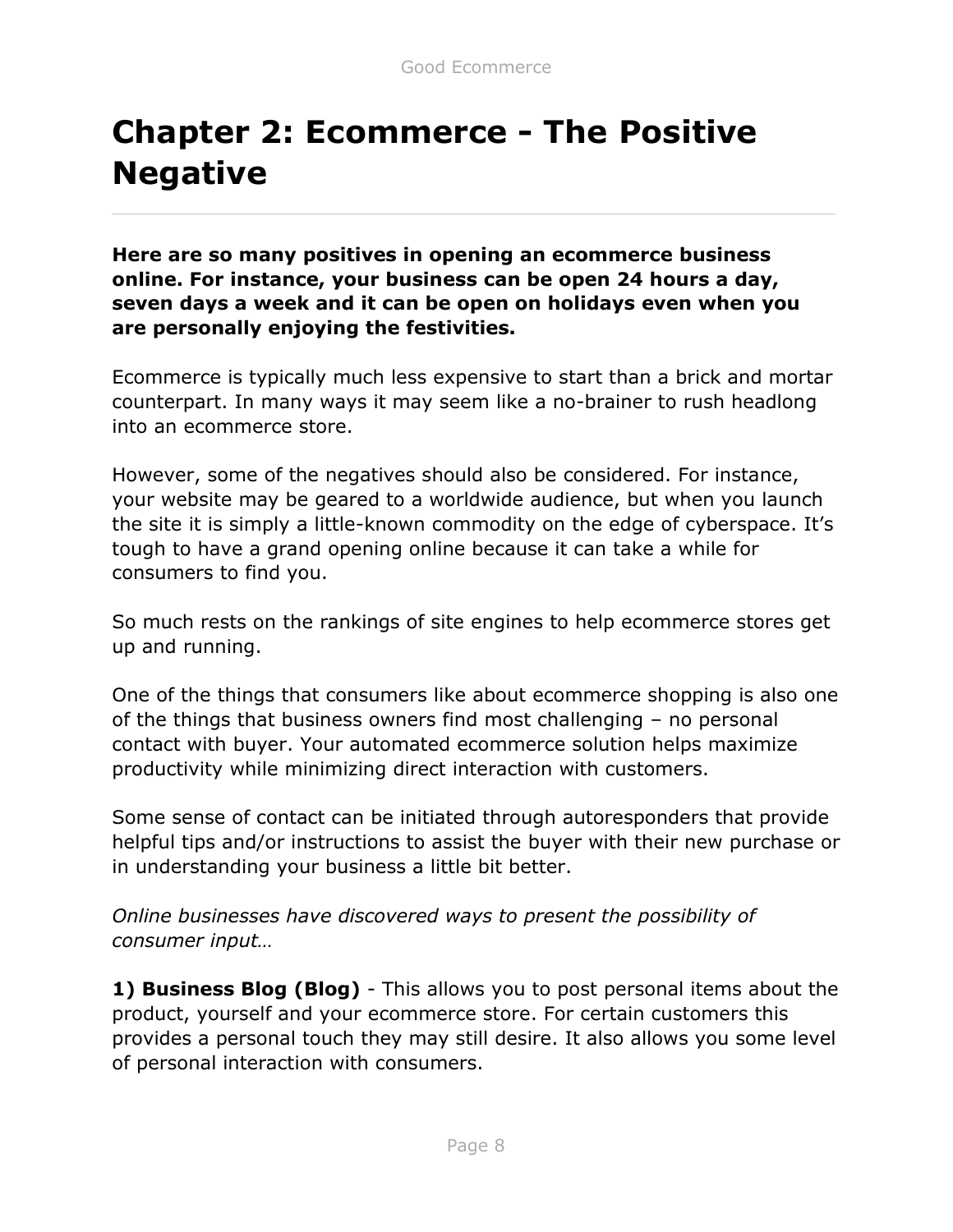**2) Forum** – This allows business owners to read up on what customers are saying about the product. Questions can be answered and elements of the personal touch can be clearly seen.

**3) Feedback Form** – Allow consumers the opportunity to provide feedback (both good and bad) that will be automatically posted on your website. This can help other customers make a decision because the feedback did not originate with a member of your ecommerce team.

When the feedback is bad make sure to respond and if the product truly is not a solid performer make sure to remove it from your lineup of available products. Even unhappy consumers can appreciate your willingness to do the right thing.

Most consumers are happy they don't have to talk to a sales associate. As a business owner you should also be thrilled that this knowledge provides you with an opportunity to reach out to disenfranchised consumers with a product they need in an environment they are comfortable with. Just make sure your do your best to optimize your website so search engines can rank your site in the best possible way.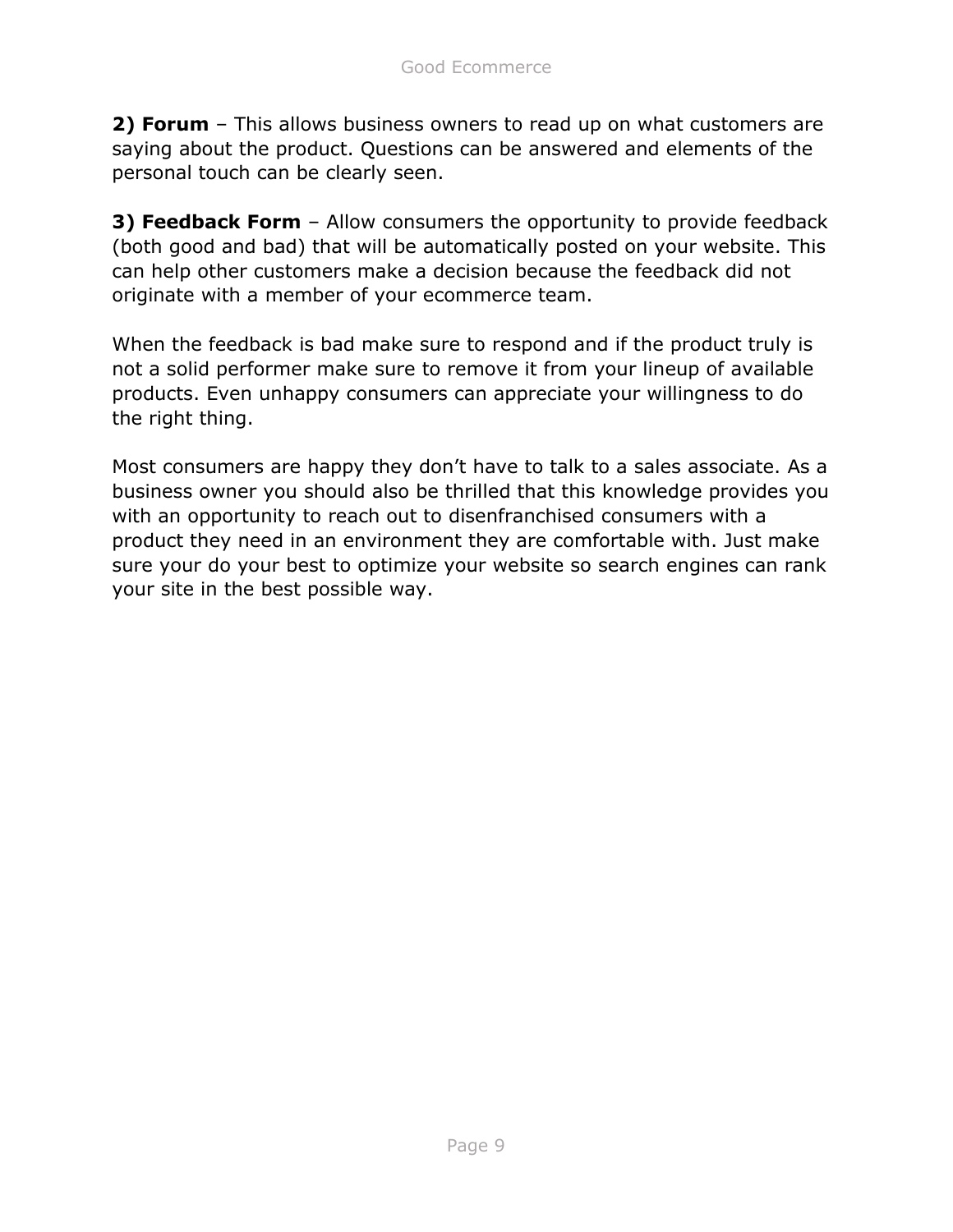## **Chapter 3: eCommerce Fundamentals**

#### **eCommerce can be VERY complex. To offer a world class customer experience, retailers must incorporate technologies and functionality that exceeds rising customer expectations.**

On the flip side however, site fundamentals still play a very large role in converting visitors into customers. Many retailers surprisingly lose sight of these site basics and leave significant sales on the table. This brief examines 4 quick "fundamentals" every eCommerce manager cannot afford to lose sight of.

#### **Think Fast**

Speed has become less of a problem due to the penetration of broadband, but don't forget that a significant number of people still shop by a dialup connection. When creating a site framework, designers and e-commerce teams should ensure that the site is developed with pages loading in less than 9 seconds (over a dial-up connection).

Our recommended page size is within 60-70k in bytes. At that amount, sites will likely load within the maximum wait time of 9 seconds. Online retailers should avoid flash at all costs within their transactional site. Flash's artistic aspects may help you establish a brand presence – but it will likely lose potential customers before they have even searched within your store.

#### **Image is important**

Images are a very important aspect of selling online and are often neglected. All product images should be of the highest resolution possible, be much larger than the product page original, and have

multiple views. Dynamic imaging capabilities can improve the user experience to an even higher level by increasing interactivity (zoom & rotate). At a minimum – retailers should have at least two additional views outside of the product page image to help build emotion.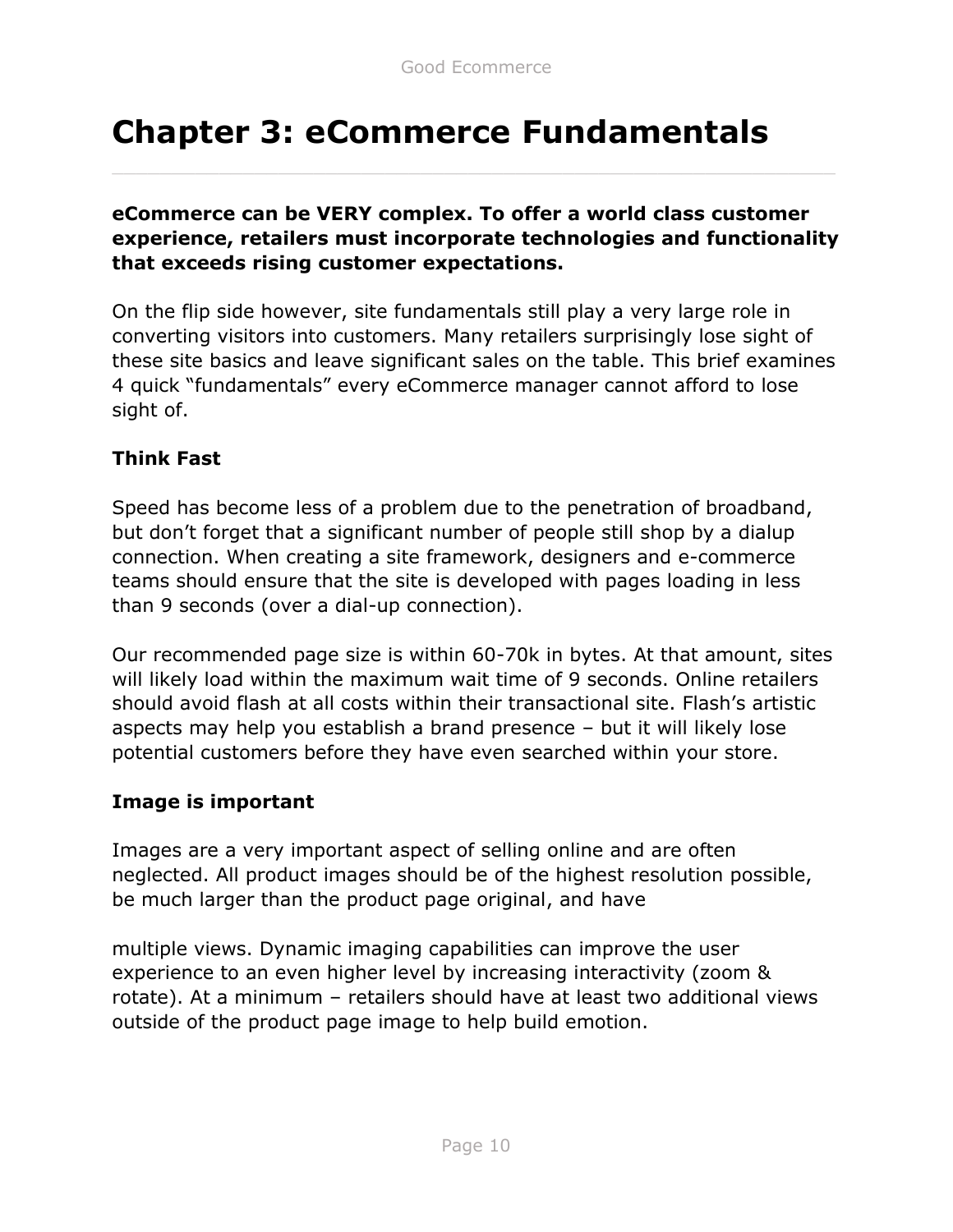#### **Be my guest**

Shoppers do not like being forced to do anything, especially when they are ready to open their wallets. Forcing a shopper to register on your site before purchasing is a sure way to drive a portion of your traffic to your competitors. Too often, shoppers do not have the time or the inclination to fill out a lengthy form explaining what types of information they desire.

Always offer the ability to checkout as a guest. You will see less customer leakage within the checkout process and can still offer the option to register when the sale is completed.

#### **Make sure it's "above the fold"**

Your homepage is the most important page within your eCommerce store. It sets the initial tone for the shopping experience and offers your best promotions and products to your visitors. Users typically visually scan a web page from top to bottom and then from left to right. All critical content and navigation options should be obvious to the shopper without having to scroll down. If you have your best promotions "below the fold" – you can bet that a large percentage of browsers are not scrolling down to see it.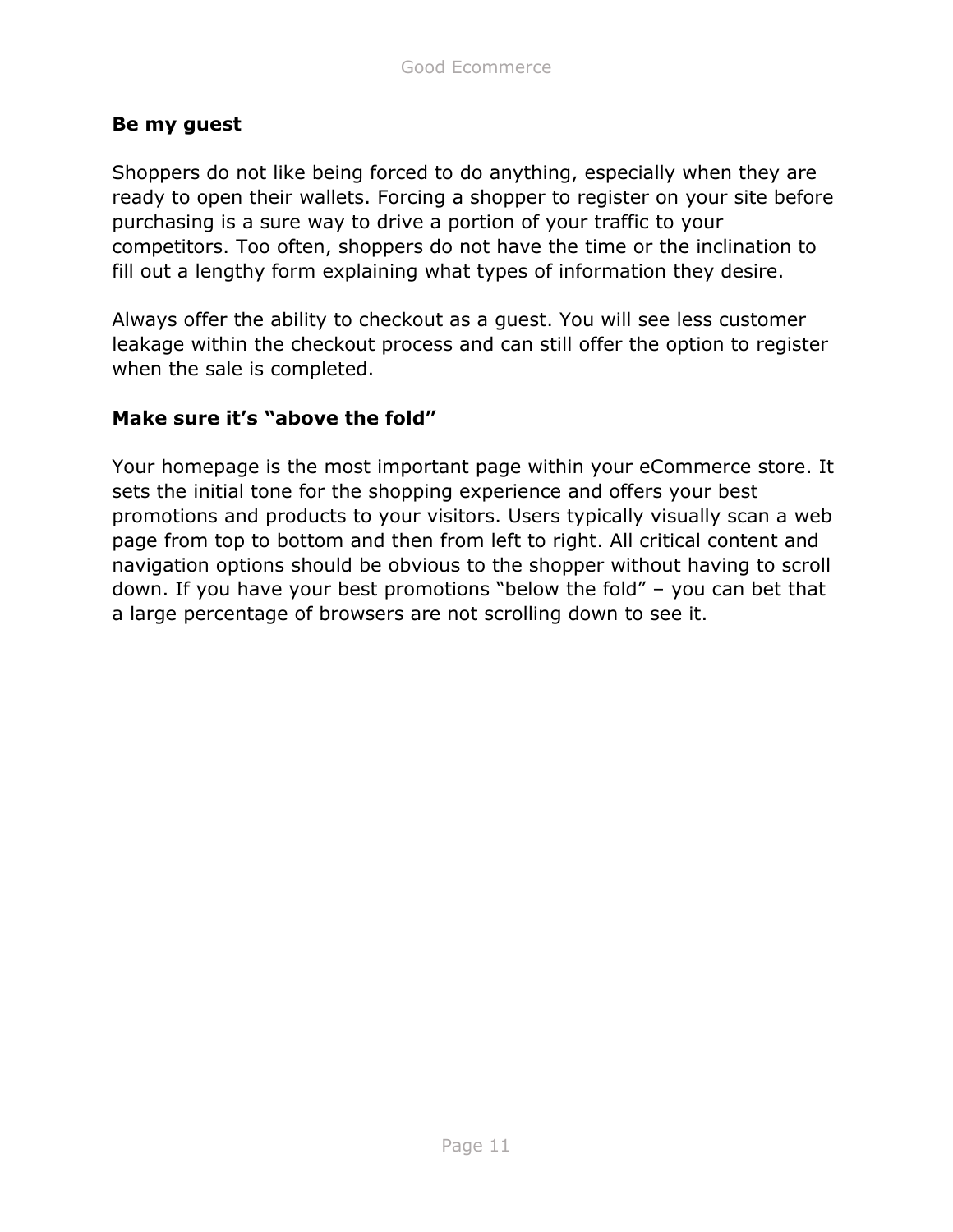## **Chapter 4: All About Personal Accounting**

#### **When you have a small home-based business, and are basically just starting there are many ways to make a large leap ahead.**

One of these great methods is to sell online merchandise. An online store can be set up relatively easily and e-commerce has been proven to be quite successful. There are many sites online these days that make e-commerce an excellent decision for your business.

Microsoft now offers a great service known as Bcentral, and is offering great deals on server and hosting packages that run on a monthly scale, or basis. This is a great tool for the individual that is looking to delve into the ecommerce field. If you have an idea for a catalog, and need tools to get it up and running such as templates, and logo creators this could be your solution you've been waiting for.

Not only will you receive the templates and the graphic creators, but also you will receive the quaint shopping cart in the top right-hand side of the page. Having the opportunity to track and control orders and sales is made very easy as you will receive automated conformation through e-mail. Being able to become a member in the PayPal system is also a good idea, as you can never have enough payment options attached to your site.

This just increases your chances of sales. You will also be given the opportunity to keep track of customer traffic to your site as well. This makes for a very handy service indeed.

Another great service is provided by eBay, the stores offer a very popular alternative and have a sliding fee scale to fit most businesses needs and budget. The basic service is for the smaller of the businesses that have a smaller volume of traffic.

This does not mean that you will not have access to some great tools for your site. You will not be able to keep track of the flow of traffic or sales with this service and there is a very limited directory, yet it is still a good service for someone who is just starting out. The next level of the eBay service will provide more for the business that may be needed as time goes on.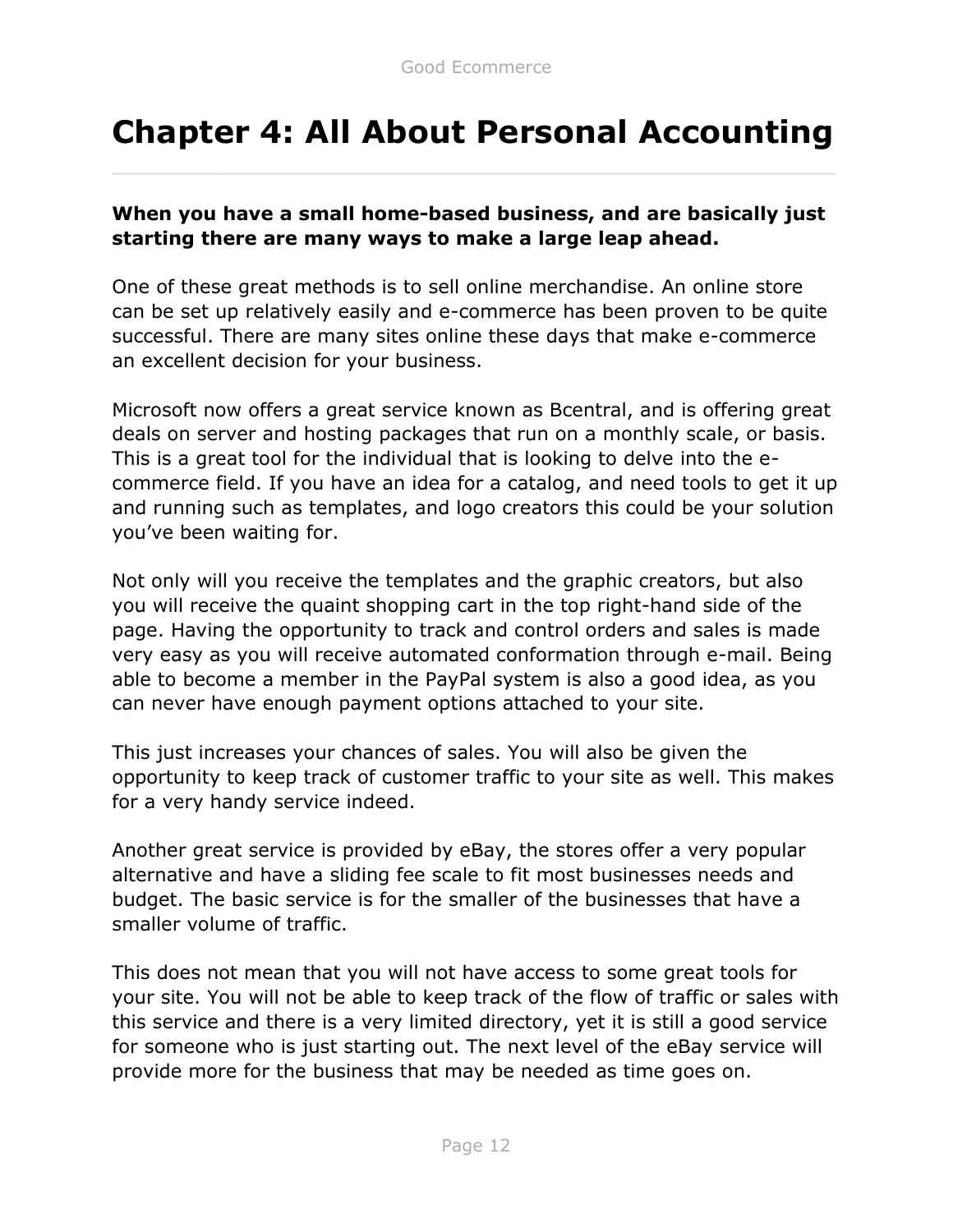It places your priorities in relation to the product you are trying to sell; knowing exactly what the consumer is looking for makes it easy for them to adjust your targeted areas. You will get some traffic reports and sales figures, but not many.

The third and final level of the eBay store program is exactly where you want your business to be placed. This is the premier spot or the center stage. This is the place where the bulk of the strongest traffic will be located. This will give you a much stronger shot at making those sales.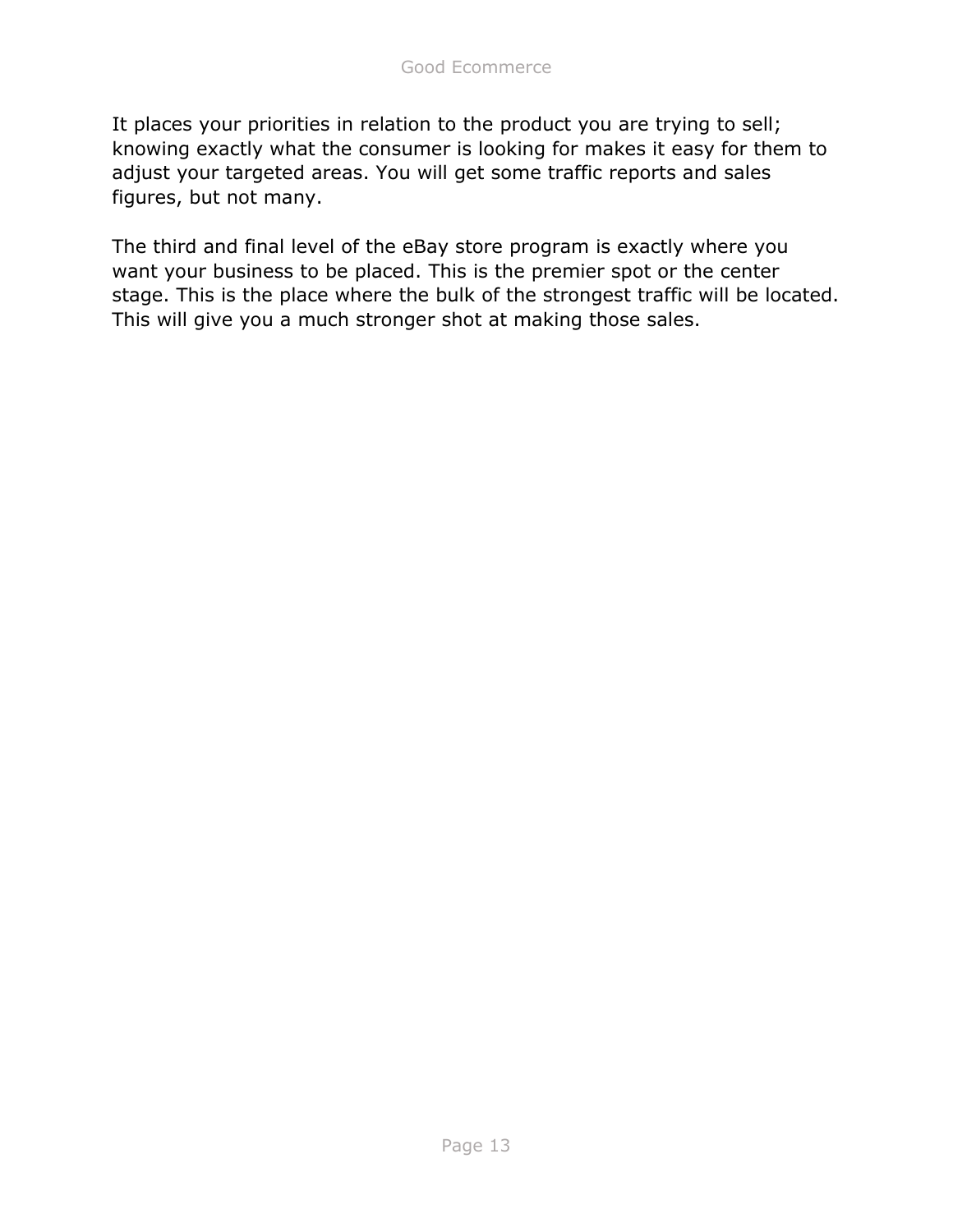## **Chapter 5: Everyday Accounting**

**If you have a product oriented business, the Internet offers a unique ability to reach a broad audience. With new technology, it is easy to build your own e-commerce store.**

#### **E-commerce Store**

Today's world is an E-commerce (electronic commerce or e-com) world. Ecommerce, clearly termed as web commerce, basically means selling of merchandise or services over the Internet with electronic transactions and also through a secure network. E-com is not merely buying and selling or providing services but it is also a method of advertising and marketing through an electronic system as well.

E-com also means facilitating the progress of commercial transactions electronically. Right now, e-com is a well-established technology in all major countries. In most cases Internet marketing requires you to have your own E-commerce store for maximum return.

#### **Requirements of an E-commerce Store**

Building an e-commerce store is not an easy job. Software is required that can manage customers as well as their needs. E-commerce software should be able to handle inventory, shipping and handling costs, taxes, dispatching and payment processing of client's orders. You may encounter many options when setting out to build an e commerce store.

Before choosing any of them it is important to have a clear view of your requirements. Technical requirements might include coupons, tracking systems, customer login options or any number of other things. Other requirements include what type of impression you want to provide to your valuable clients.

#### **Study the Sales and Marketing Cycle to Determine Your Needs**

Before you opt for any of solutions for building e commerce store, study the basic model of e commerce that represents the entire sales and marketing cycle. The first building block of this cycle is audience in which you define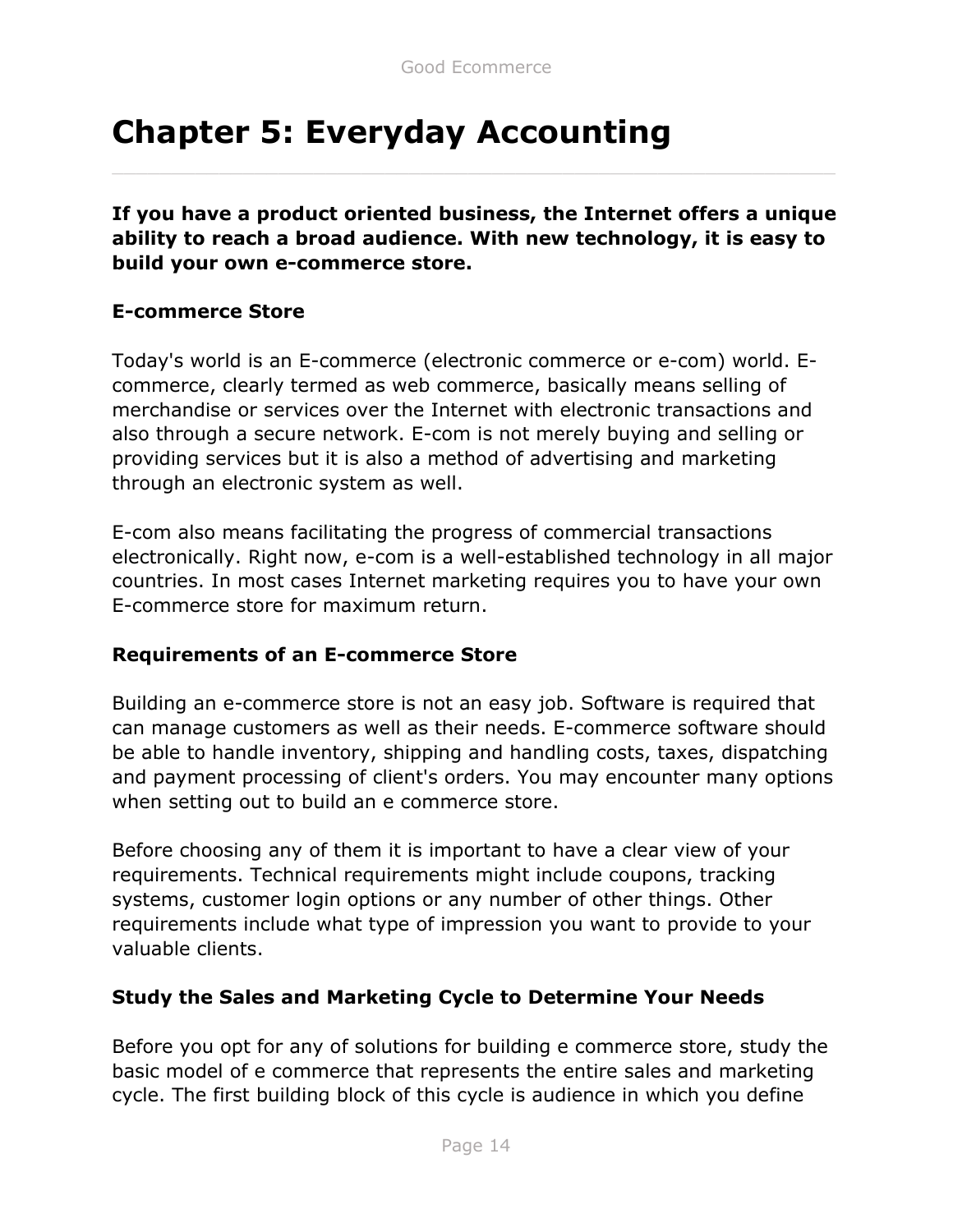what type of customers you will target. Second are commodities, in which you characterize the types of products you will put on the market. Third is customer support where you will answer the questions and offer solutions to clients' or potential clients' problems.

Next is advertising, marketing and endorsement where a business promotes the products or services. Then there is transaction processing, the most important technical phase of the cycle, which will handle orders, taxes, payment processing and order delivery.

Transactions may be automatic or manual. In manual processing you have to enter credit card information manually through an offline terminal. In the case of automatic processing a client's order form will be setup with a program that processes and charges the credit card for you.

After that there are post-deal services regarding how you provide solutions and services after the sale. Last but not least is brand name with which you will create a distinctive business image to correspond with customers. Nobody is going to pay attention to your online store unless something catches their eye.

#### **Research your Options**

Once you have defined your needs, you can then begin researching your options. There are two basic paths you may follow when building an ecommerce store - either buy readymade software or build a custom system with components and parts according to your requirements and budgets.

#### **Flexibility**

Some business firms offer gifts and well placed impulse products for better marketing approaches. This requires an e-com solution to be flexible enough to allow various giveaway's, coupons and promotions. Also, if your product comes in a variety of models or styles, with different options and different prices then you must communicate these factors and portray them distinctively in your online store.

A true businessperson will certainly follow the patterns of his or her usual clients as well as those who directly visit the site. Web statistic tracking tools can be a great help to this end.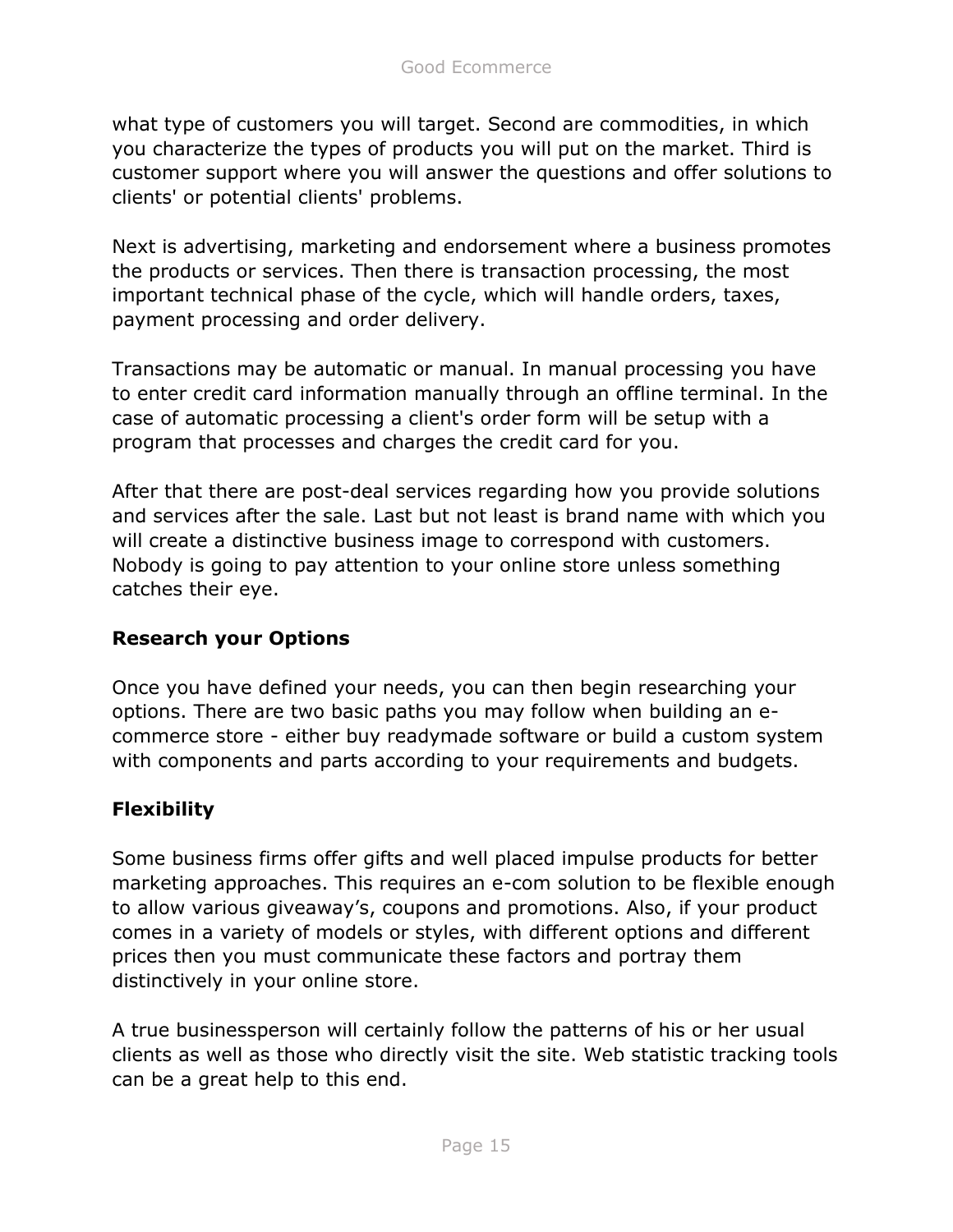#### **Ease of Use**

Some e commerce stores are very easy to use and require only a few minutes to learn while others are more complex with so many features that they can be overwhelming. Being able to see a demonstration of software before buying it is a great help to determining ease of use.

#### **Scalability**

Being able to grow with your company is very important. If you choose a very simple solution now, then require a more robust solution down the road, you will lose time converting your store. If the URL structure of your store is not consistent, you can also lose search engine rankings by changing e commerce solutions.

Therefore, it is important to choose an e commerce solution that can grow with you. For example, some stores owners may not want coupons in the beginning but then down the road decide it is a good idea. Some stores may also have limits on number of products, inventory control and tracking that down the road will be very important.

#### **Security**

Of utmost importance to online stores is transaction security. The priority for any business firm should be secure transactions. Thanks to Netscape for introducing SSL (secure socket layer), data can be protected by online store owners.

SSL is an encryption technology that encrypts a message and the receiver decrypts it by using RSA security. To enable SSL on your web server you need a digital ID (a form of identification that will recognize you). Many web hosts provide SSL installation for anywhere from a few bucks to a few hundred bucks per year.

Overall, in building your own e commerce store, four things are essential flexibility, ease of use, security and scalability. Research your options before you make a final choice, and whenever possible, get a free trial of your solution before you buy.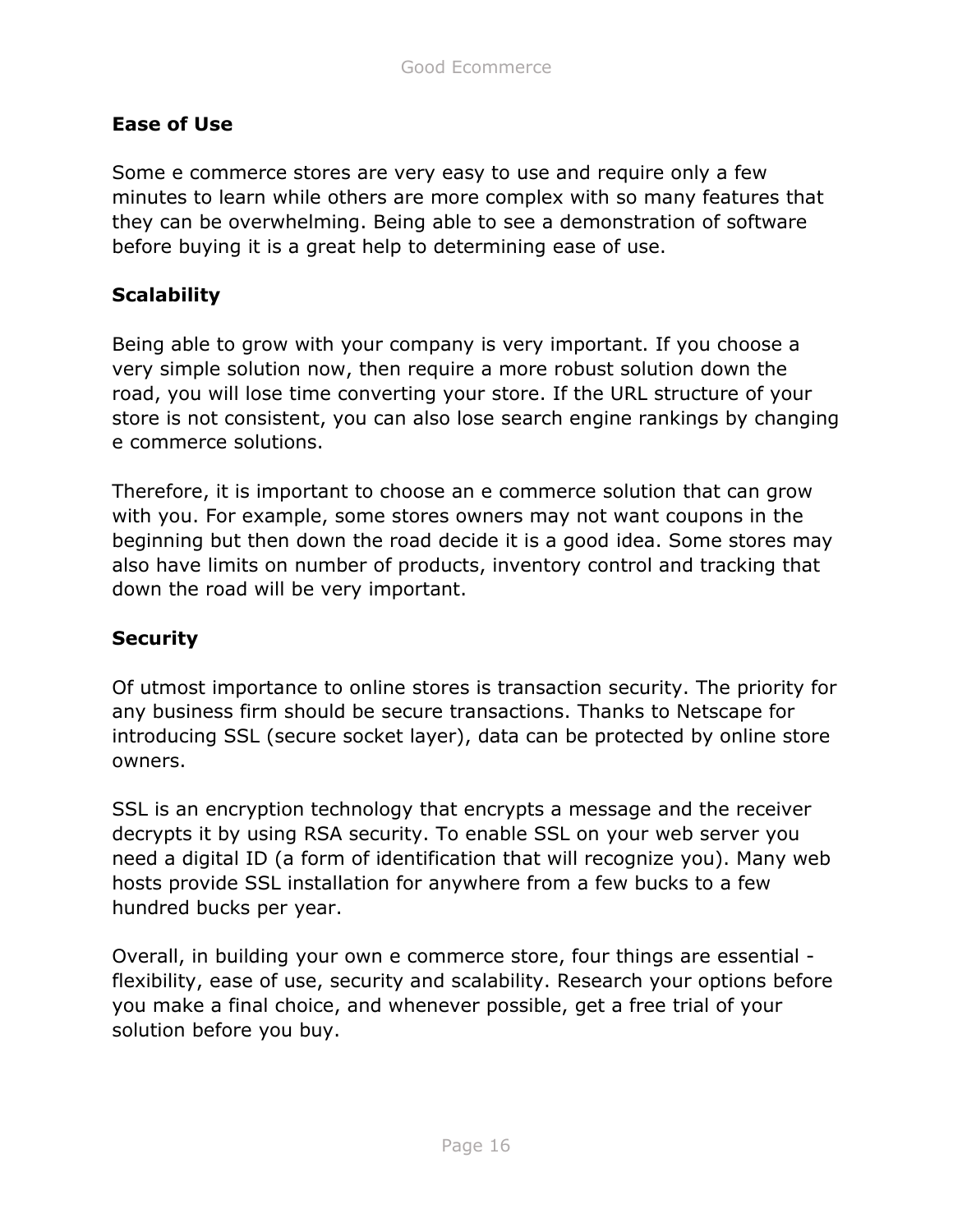# **Chapter 6: Fraud Protection And Ecommerce**

**The bad guys that have this debit card data are not going to attack online merchants for goods that they will have to convert to cash. They have been walking straight to the ATMs for the green dollar.**

The impact on merchants in the CNP world will be minimal; certainly, no more than a few numbers of credit cards but probably less. I do not think the CP merchants will feel it much either. Consumers, on the other hand, are going to take a huge hit.

As you probably know, credit card holder's liability is limited to \$50 under FTC regulations but I do not think there is any such limit for debit cards. The card holder is responsible for keeping the PIN private and shame on him if it gets out and he does not report the card stolen.

And yes, the banks will almost certainly do what they can to keep their card holding customers happy, particularly if the cleaned-out account can be traced to a compromised PIN by whoever it shakes out is accountable. Will that responsibility always be traceable? I do not know. But even if the banks in the end cover those losses, the cardholder has to deal with his account being cleaned out and all that goes with it.

#### **Fraud Protection on the long term**

The big concern for the merchant, on line and off, is if the consumer confidence disappears. We already have confirmation that confidence in online transactions has been falling a bit. This first debit/PIN compromise by itself is survivable, but if it turns out that it was not a one-time thing and we have all of a sudden discovered that PIN transactions are not as safe as we thought. Well, then on line merchants are in trouble and brick & mortar could be in trouble as well.

And I wonder how long the banks are able to calm down their debit card holders. When will they begin to pass the losses to the cardholders like they already pass them on to the online merchants now? It could become a matter of continued existence.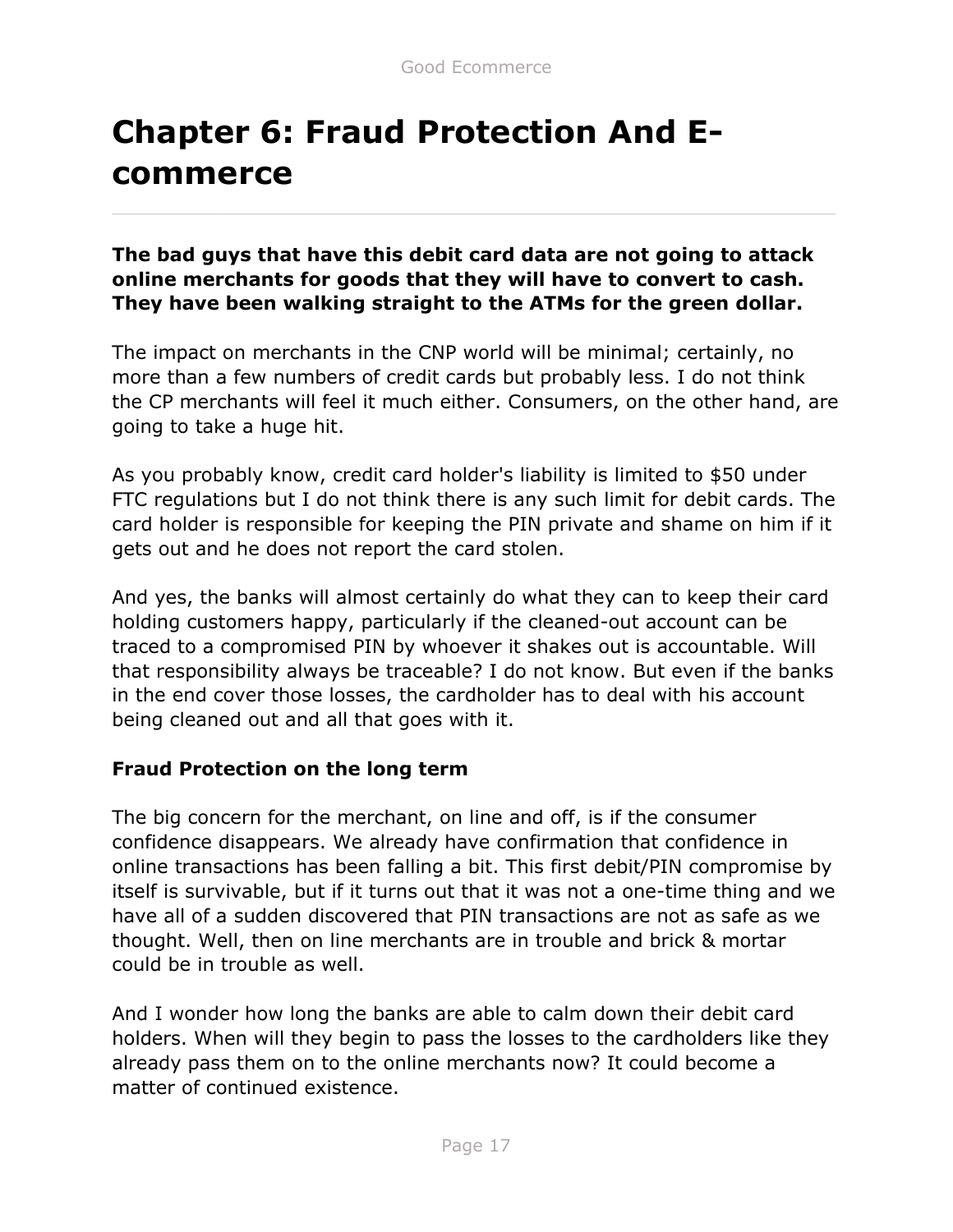## **Chapter 7: Improve Conversion Rates – Effective Content**

**Your site is fast and getting traffic, but conversion rates are disappointing. You may have problems with the tone of your content**

#### **Do You Believe?**

You must have passion for the product or service you are providing. If you don't believe in it, why should visitors to your site? A lack of belief will result in weak content and poor conversion rates. If you are selling quality, you are doing the prospect a favor. The tone of your site should reflect this in the content.

#### **To effectively convert prospects, every entry page of your site must tell visitors:**

- 1. What you offer,
- 2. How they will benefit, and
- 3. Demand they take action.

#### **Entry Pages**

Many sites have conversion problems related to entry pages. Most people automatically envision the home page as the sole entry path to the site. Sweat, blood and tears are spent making the home page just write. Conversely, a fraction of the same effort is applied to internal pages. This is a fundamental mistake.

If server statistics are checked, you may be surprised to find significant amounts of traffic entering your site through internal pages of your site. Yes, a large percentage of visitors are entering the site without seeing the home page.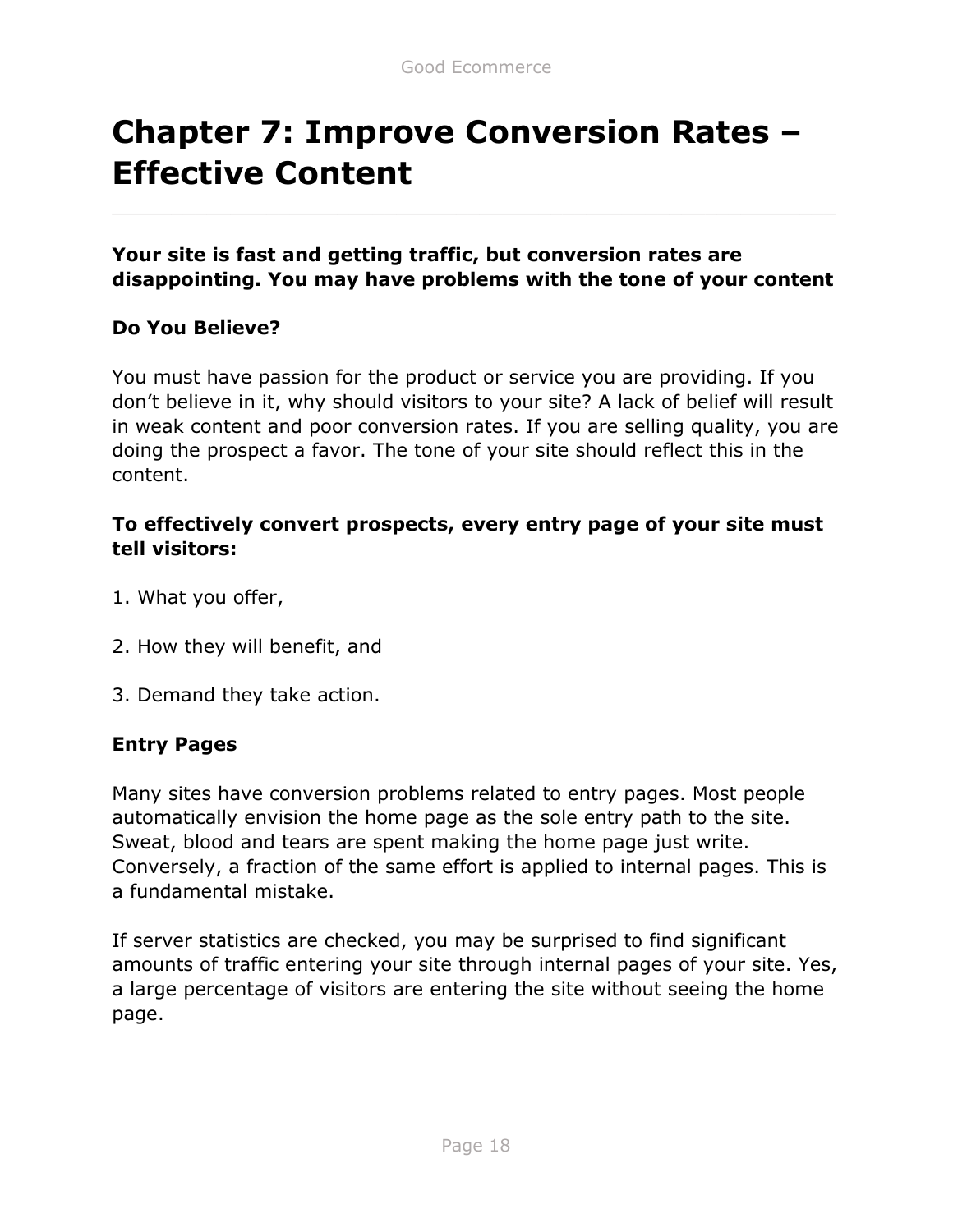If your "hook" is only on the home page, your conversions will suffer. Make sure you have a concise summary of your service and the benefits on every entry page to the site and conversions will improve.

#### **What You Offer**

Tell visitors exactly what you do with the first sentence. Don't be subtle. You only have a few seconds to get their attention. Don't waste it. The opening sentence should read something like, "At XYZ, we offer quality tools at wholesale prices." Bam! The prospect knows exactly what you are offering and if it fills their need.

#### **Benefits**

Tell your prospect how they will benefit from doing business with you. Don't assume they understand it. Again, be blunt with something like, "You save money when you buy from us because we have a low overhead and free shipping." Bam! Now the visitor knows you sell tools at a low price. This combination should result in shopping activity if they have any need for the tool products.

#### **Demand Action**

What do you want prospects to do when they visit your site? At the end of your content, make sure you tell them. "Click here to order" is a perfectly fine statement, but adding a benefit is optimal. "Click here to order with free shipping" is a superior demand. Regardless, make sure you tell them what to do and make it is easy as possible to take the requested action.

If you are offering quality, you are doing clients a favor. Make sure the tone of your site reflects that fact.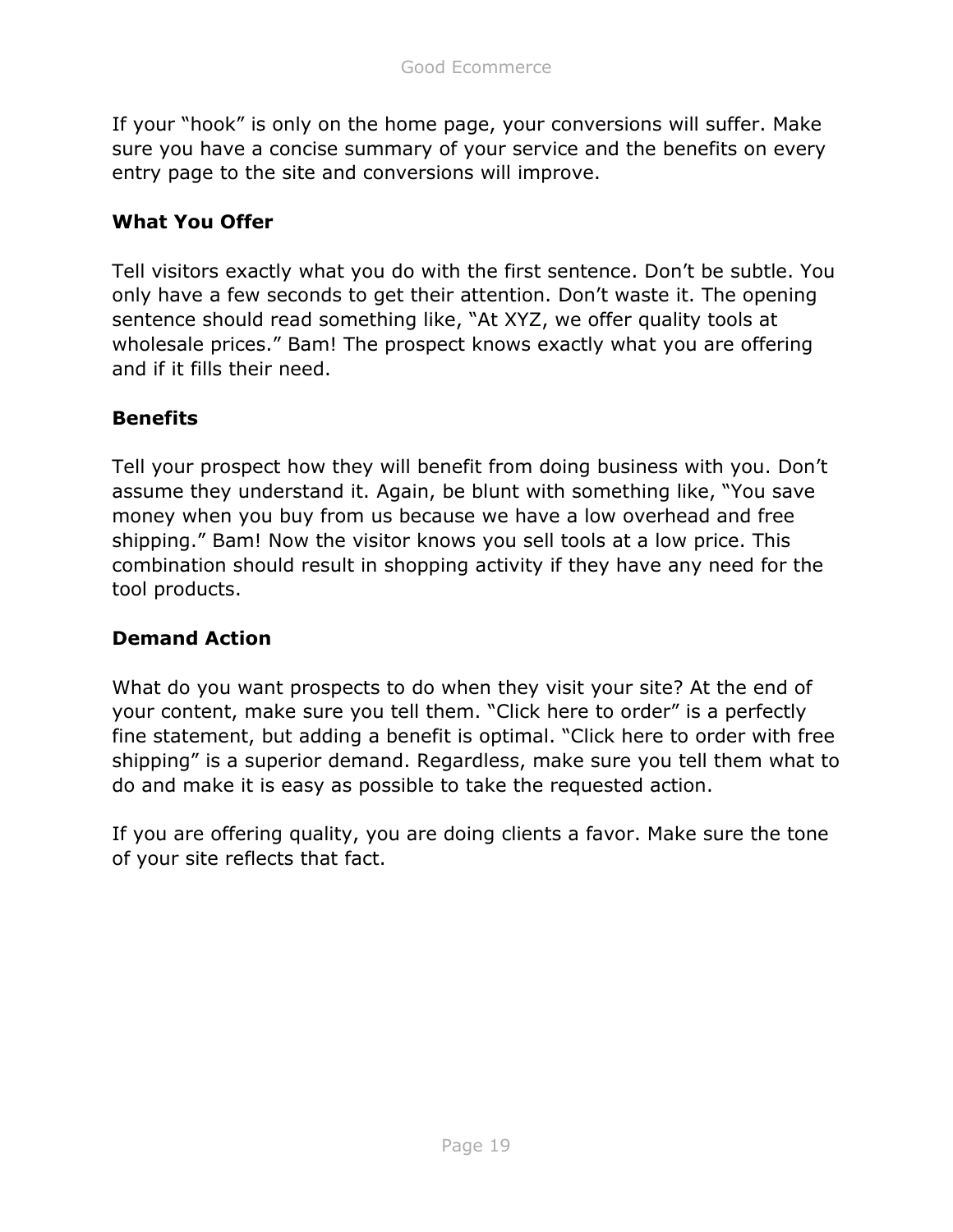## **Chapter 8: Managing An Ecommerce Business**

**Many ecommerce business owners have a hard time understanding trends. An ecommerce business runs on the same cycles as a brickand-mortar business.**

The dot com industry learned that ten years ago. They believed they could ride the wave forever, then everything crashed. This left many people wondering what happened. The fact is, nothing happened. The ecommerce business community worked like all markets do.

Tracking a business's cycle is easy. All the business owner needs to understand is a few basics, and track how they interact, and how that interaction effects profits. This can be done on a simple spread sheet, or in a table in Word.

#### **The Consumer**

Sales techniques come and go. In today's market, the best way to sell is by creating a relationship, and / or educating the consumer about the product. In the sixties appliances were sold by promising to make mom's life easier.

In the eighties men stood on platforms in malls and laughed at their wife's stupidity, and challenged the men passing by that if they wanted their tomatoes sliced properly, they needed to purchase the knife on sale. Both of these sales techniques would fail today because the consumer has changed.

The new marketing tool is a web site. It is still so new that most business owners mistake it for a digital brochure. Even the simplest website is capable of drawing consumers from a large area, and varied demographic.

There are three variables it must contain to be effective. The first is graphics. Image is everything. The second is content. The web site is a wonderful place to educate future clients, stay in touch with current clients, and send out newsletters and emails informing clients of events they would be interested in.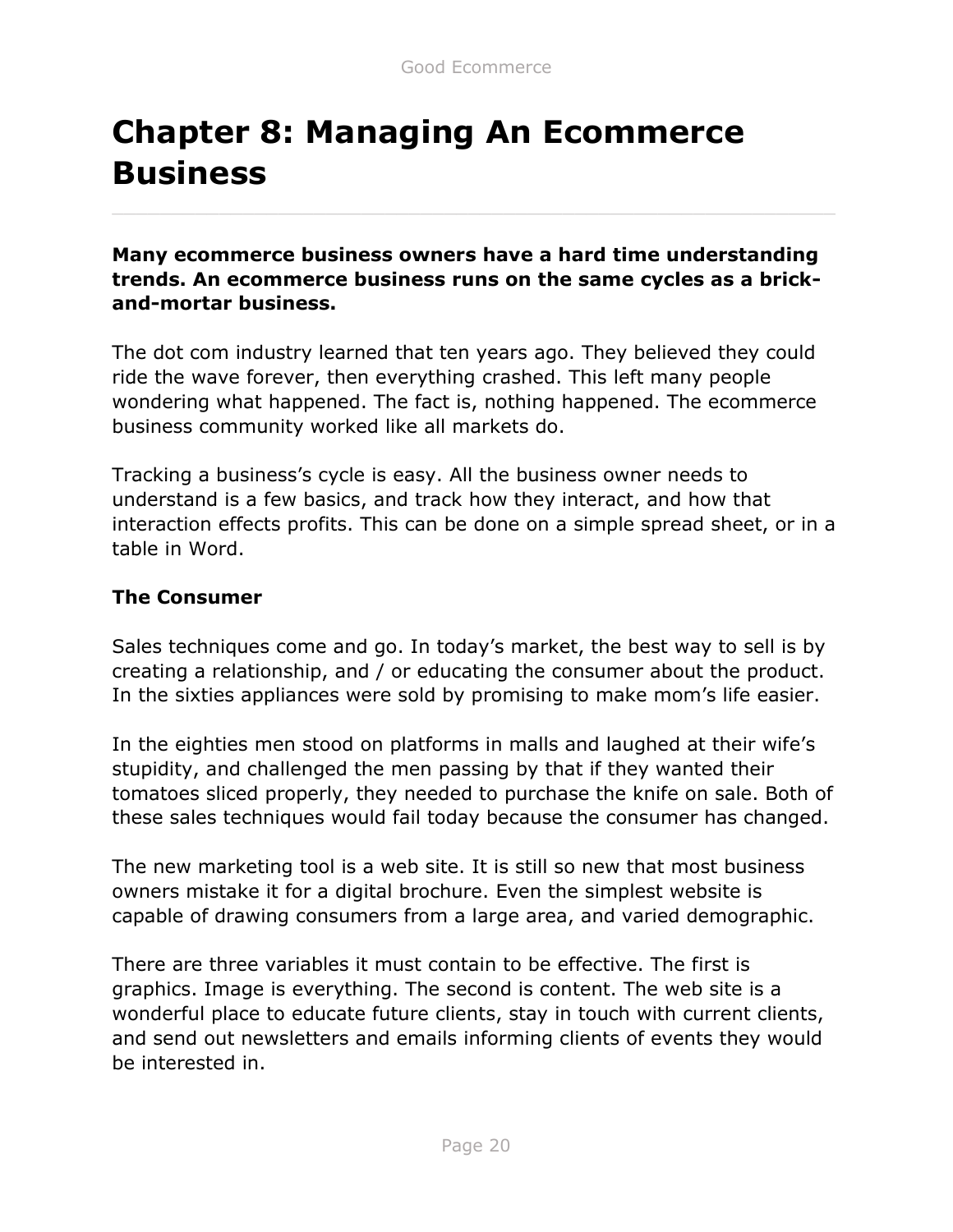#### **Trends**

Many trends affect the types of products and services people will purchase. Is this the time to bring out a high carbohydrate treat, when 17 million of the late Dr. Atkins' books are sold as soon as they are released?

When everyone is downsizing, is it the time to make a new office divider that gives the workers more privacy and comfort? It might be, if there is a way to make it possible to address some of the cubicle etiquette problems.

All businesses have trends that directly affect their success.

Finding these trends is one way to ensure a business's growth.

However, ride it, then abandoned for the next trend.

It is important to remember that trends are started by society. If television does not strengthen the believe that 'skinny is beautiful' then Dr. Atkins empire would crumble. If people were more social then cubicles would not have replaced the typing pool.

#### **Life Cycle / Business Cycle**

When a business is in its infant stage, there is an over population of potential customers, because the business has not created a niche. Meeting the demands of your customers is important, but always be aware that trends change, and life cycles come to an end. That is why business owners should update their marketing information at least once a year.

#### **Every product has a life cycle. Every business has a cycle.**

A good manager watches the trends carefully. Sometimes a change of advertising venue is needed. Other times may demand a new product. Maybe the product needs to be changed to meet new market demands. It is the business owner's job, and marketing manager, to make stay a few months ahead of the game.

Staying ahead of the game can keep a business one-step ahead of their competition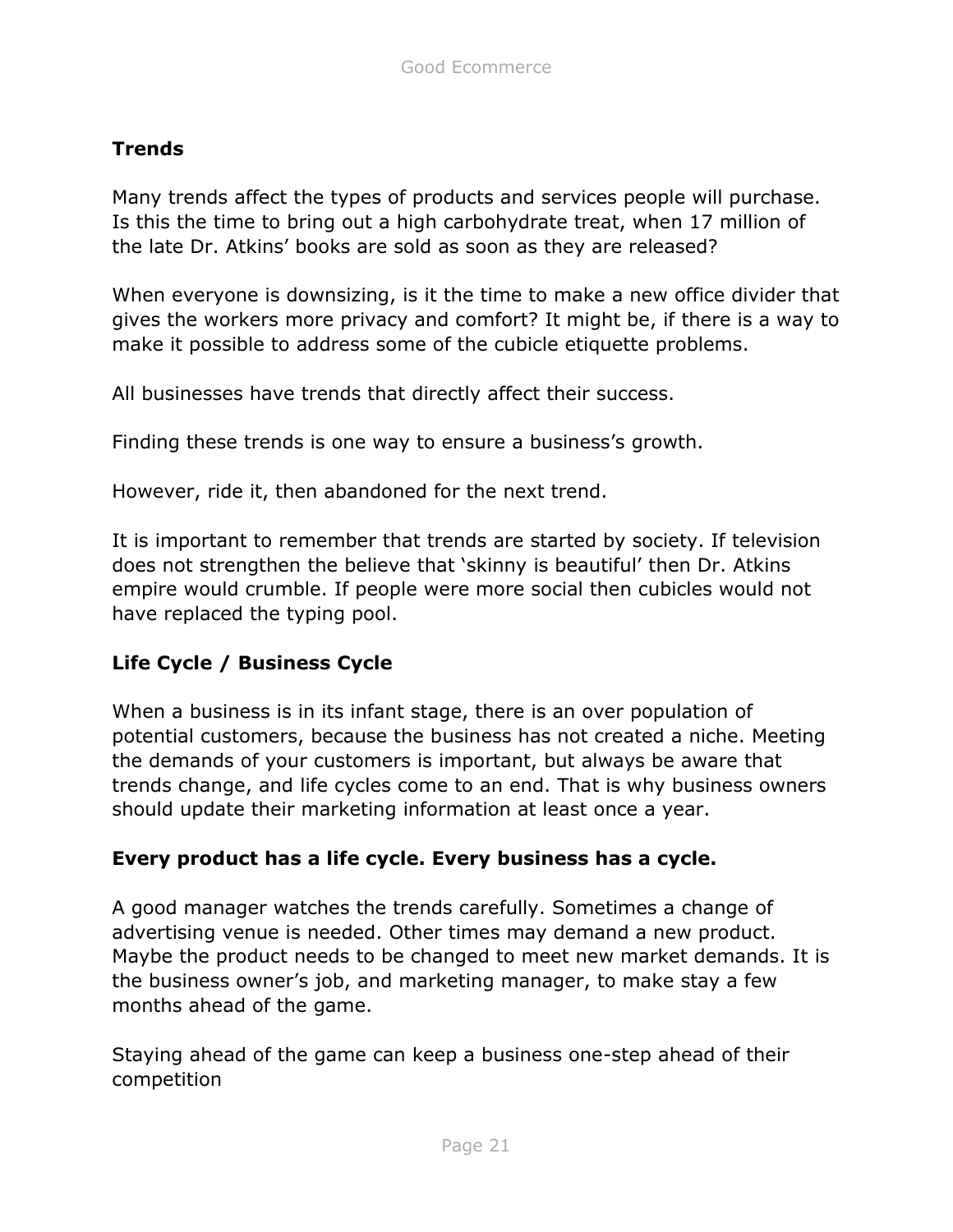## **Chapter 9: Shopping Carts and Online Stores**

#### **Setting up an internet shop can be very confusing and bewildering, especially if you are someone with very limited technical knowledge.**

With hoards and hordes of solutions available, offered by thousands upon thousands of website design companies and software developers, it is easy to choose a system that may not necessarily suit your business.

Many companies have spent a lot of money on their ecommerce website solution, only to find that it does not work for their business. Unfortunately for them, this usually means a trip back to the drawing board, arguments with their developer and inevitably the need to spend more money so that the site will work in exactly the way they want to.

So, what can be done to make sure that the shopping cart solution you choose is the right one for your business? First of all, you must have a clear idea of what you want to achieve from the site. Spend some time to make good notes and write down a clear and concise plan and method of operation for your site. If will help very much if you take a good look at your competitor's websites, especially the successful ones.

Visit your competitor's sites, browse through the various sections, making notes about the structure of the pages, the site navigation and anything else of interest. Ask yourself questions as you check through the site. Are you able to quickly find the items you are searching for?

Is the checkout system simple to use? These are just some of the elements you should be looking at. Compile as much information as you can, take the best constituents and combine them with your own ideas to create a welldefined and structured plan of what you need. Once you have put together a well thought out site plan with all the required features, it will make up good a brief that can be worked on by a website designer.

How you go about turning your site plan into an actual website will depend on the budget you have to spend. There are many options that can be explored, from shopping cart software that will enable you to build your